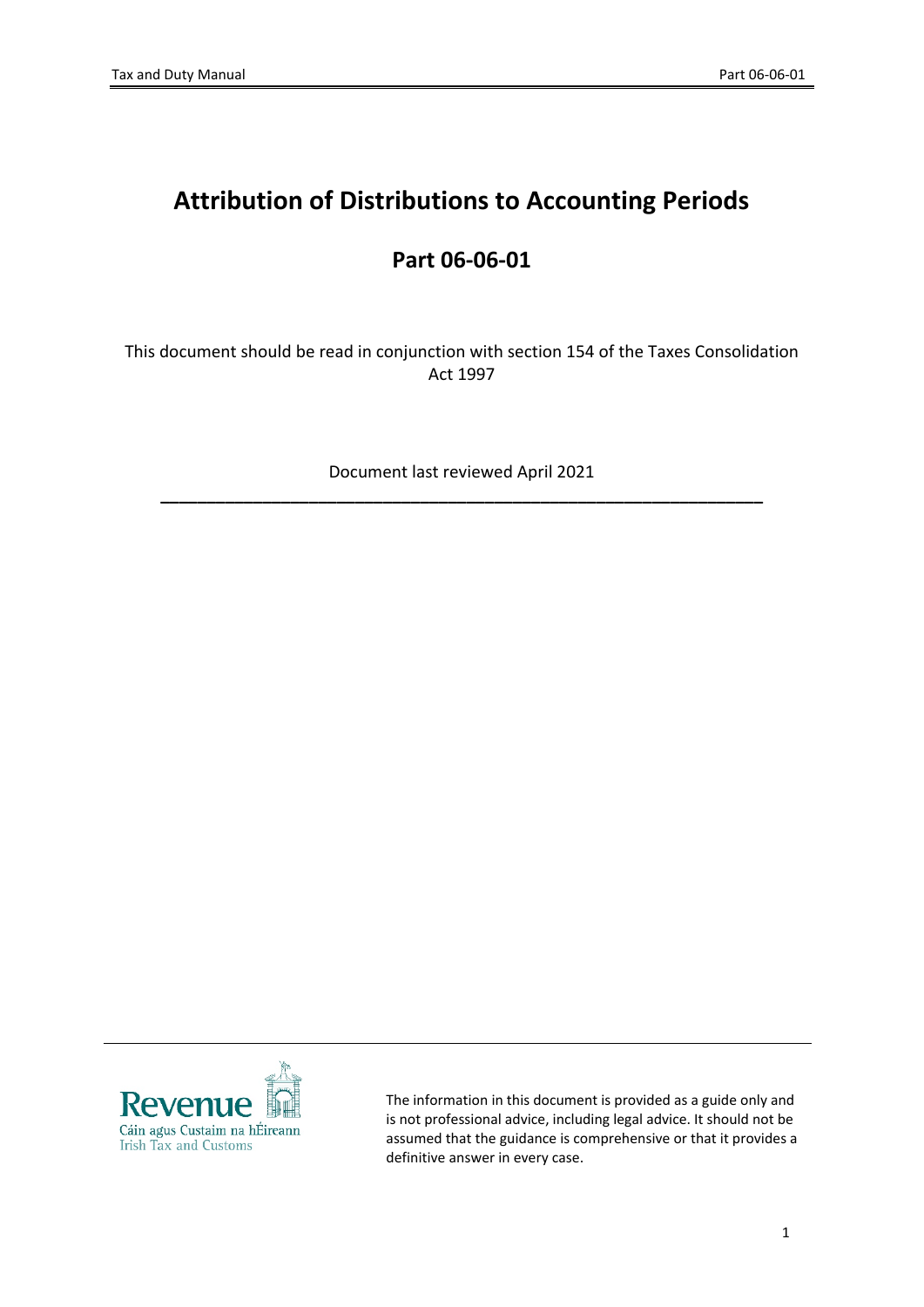## Caveat

Several of the exemptions referred to in section 154 have been withdrawn and therefore the section has limited application. Historically, it had greater significance where a company's profits may have included several types of exempt or relieved income with other taxable income and the legislation required different treatments to apply to distributions made from the various sources of income.

## Introduction

This manual explains the provisions included in section 154 of the Taxes Consolidation Act 1997 which effectively overrides the general rule for determining the appropriate accounting period for distributions from certain exempt income types (some of which are no longer relevant).

Essentially, subject to certain exceptions, a company can elect for a distribution to be deemed out of an accounting period up to 9 years earlier than the actual dividend date and back further where an excess exists (in certain circumstances).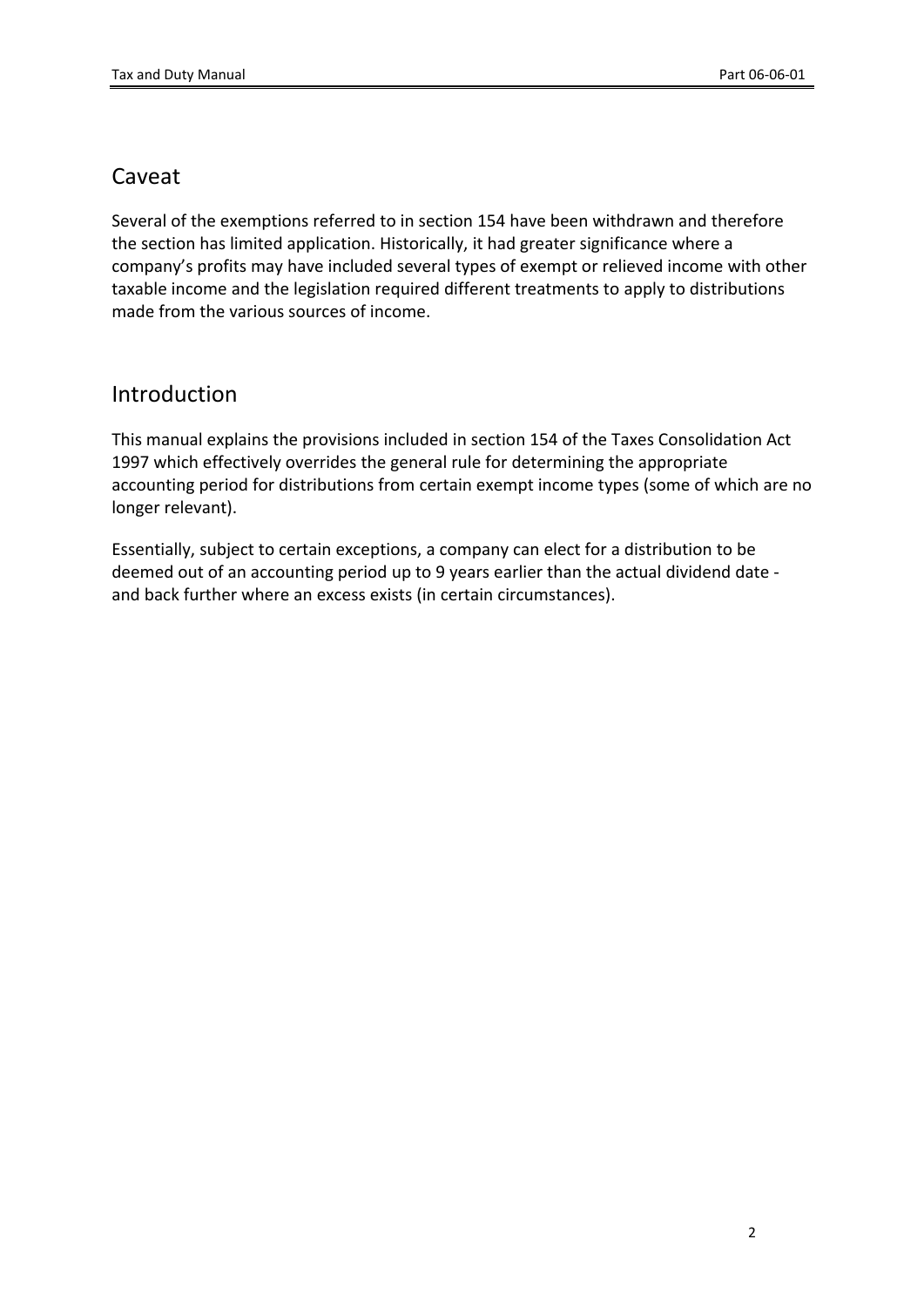## Specific Details

This section allows a company making a distribution to specify within 6 months of the end of the accounting period in which the distribution is made, the accounting period or periods for which the distribution is to be treated as having been made. This can be any accounting period (or periods) in the 9-year period before the one in which the distribution is made or for an older accounting period, where intervening periods have no undistributed income.

This election must be specified in writing and is effective for the purposes of determining the way the special distribution provisions can be applied in relation to the following income sources:

- Stallion fees, stud greyhound service fees and the occupation of certain woodlands [distribution provisions in section 140 TCA]
- Patent royalties [distribution provisions in section 141 TCA]
- Trading operations within Shannon Airport [distribution provisions in section 144 TCA]

## Related Information

Occupation of certain woodlands – managed on a commercial basis with a view to profit are exempt from income tax and corporation tax [section 232(2) TCA].

Stallion fees – income exemption ceased on 31 July 2008 [section 231[(4) TCA].

Stud greyhound service fees – income exemption ceased on 31 July 2008 [section 233[(5) TCA].

Income derived from patent royalties – ceased to be disregarded income on 24 November 2010 [section 234[(9) TCA].

Certain trading operations carried on in Shannon Airport – Finance Act 2012 deleted relevant sections in Part 14 of the Taxes Consolidation Act.